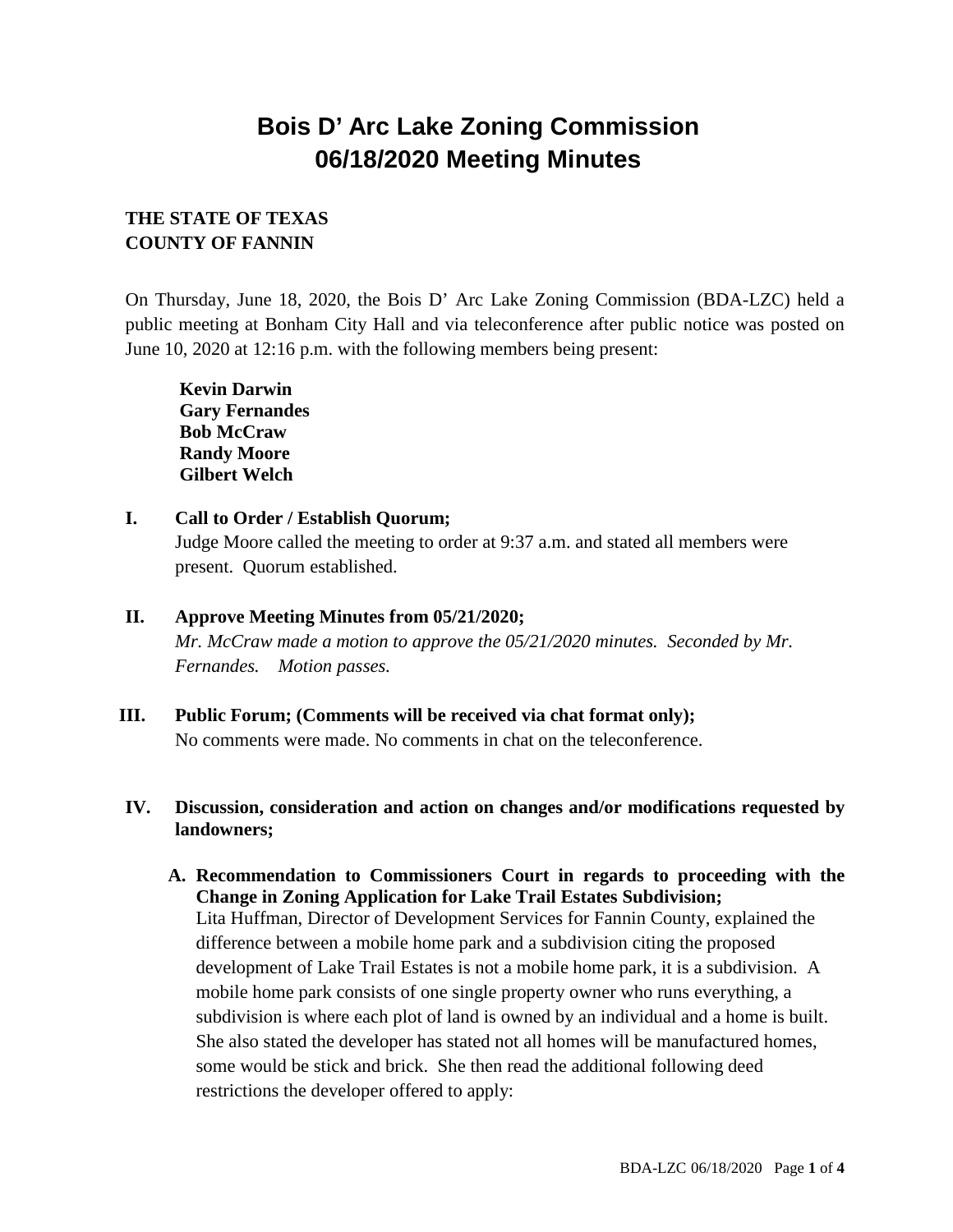- 1. All lots shall be used for single family housing only.
- 2. No lot shall be used for non-residential purposes. No business shall be operated out of residence.
- 3. The floor area of the main structure, the living area, excluding the garage, shall not be less than 1,400 square feet.
- 4. All houses must be skirted.
- 5. No wrecked, disabled or inoperable vehicles and no motor vehicles not bearing current registration plates shall be permitted to remain on any lot in the Addition.
- 6. No noxious of offensive activity shall be carried on upon any lot, nor shall anything be done thereon which may be or may become an annoyance or nuisance to the neighborhood.
- 7. No structure of temporary character, trailer, basement, tent, shack, garage, barn or other outbuilding shall be used on any lot at any time as a residence either temporarily or permanently.
- 8. No chain link or barbed wire fence on property. No kennels with exception of seeing-eye dogs or police K9 dog kennel.
- 9. House number shall be on mail box and residence for safety purposes.
- 10. No farm animals, horses, cows, pigs, sheep, chickens, etc., will be allowed on property with exception of ducks, geese, and waterfowl on ponds
- 11. No more than 3 dogs will be allowed on each residence or lot.
- 12. Driveway shall be 100% concrete leading to asphalt and cut into road. Concrete pip or tinhorn should be encased by concrete at end of culvert. No exposed pipe or tinhorn, must be covered by concrete.
- 13. No parking in streets of buses, boats, trailers, or vehicles will be allowed at any time.
- 14. State approved aerobic system.
- 15. No more than 3 out buildings: including carport and none to be in front of house.

Mr. Welch asked if Mr. Purcell could speak on this item. Judge Moore granted. Bill Purcell said people always have good intentions, but asked how will it be enforced?

Judge Moore responded that the Board does not have the authority to enforce.

Mr. Welch stated that Mr. Hemby came up with the additional restrictions voluntarily, but the LZC doesn't have the authority to enforce, however, he truly believes Mr. Hemby's heart is in the right place.

Mr. Fernandes states Section 4 of the Lake Zoning Regulations lays out what we are allowed to enforce. There are two factors to consider.

Mr. McCraw mentioned the law does not allow for exclusion of manufactured homes in zoning.

Judge Moore agreed that we should not even be mentioning manufactured home, it is for Rural Estate Single-Family District. That is actually the question we are considering today. The Board does want the best for the Lake.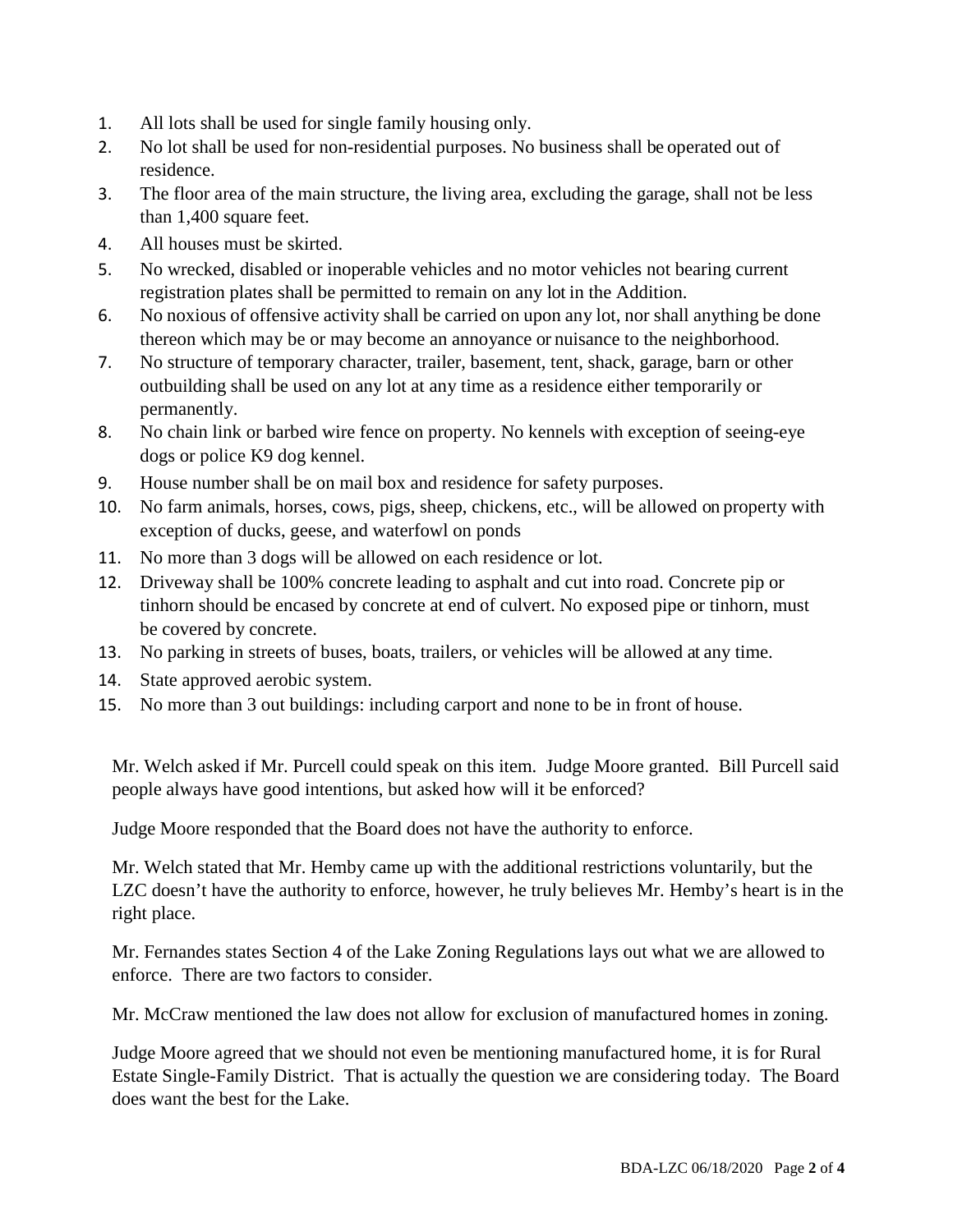Mr. McCraw indicated the LZC cannot decide whether or not the Commissioners can make the roads better or not, one needs to speak with their commissioner, in this case it would be Commissioner Lackey.

Judge Moore mentioned there is an agreement between Fannin County and NTMWD to have two more deputies out in that area in the future. If anyone would like to look at the Lake Zoning Regulations, it is available on our County website.

Mr. Fernandes understands the main thing the county gets out of this lake is economic development; tax base. There is a value of approximately \$6 million dollars of being developed it is very important.

Mr. Welch commented that the BDALZC also have to consider that we had about 10 protests turned in for the 200' radius is opposed and there is also 36 people outside of the 200' that oppose it, 46 notices of opposition. Even if we do not approve the zoning change, there can still be homes on 5 acres in the future, and there would be nothing we could do about it. Manufactured housing is on the rise in almost all areas. He doesn't feel it would depreciate any property values immediately, but it may impeded the appreciation. He would not classify this as a mobile home park. He wants to be fair to the property owner's requests regarding developing and wants to thank Mr. Hemby for his great attitude. He also doesn't believe there will be a mass influx of criminal activity; anywhere you live there can be criminal activity. He has a hard time supporting something where there is 100% opposition, and it will require a  $\frac{3}{4}$ vote of the Commissioners Court for approval.

Mr. Welch also wondered how the question of tying into the City's water was asked, but all in all, it would be about \$600K; perhaps another option for the septic would be package treatment plants.

Judge Moore doesn't believe those plants are approved anymore.

Mr. Darwin said he really does understand everyone's concerns, but if he did own property in the area, he would also have to think about the idea that the developer could still put 23 homes in the area without any additional deed restrictions (13 one-acre homes outside of the Lake zoning area plus the 1 home per 5 acres currently allowed according to the Zoning Regulations).

Judge Moore said the main issue we, as the Lake Zoning Commission, is whether or not we recommend to the Commissioners Court to change the zoning, it has nothing to do with the type of housing.

*Mr. Fernandes made a motion to approve the recommendation to Commissioners Court to change zoning from Agriculture to Rural Estate Single-Family District with request that the Commissioners Court give special attention to the density and roads. Seconded by Mr. McCraw. All approved recommendation except Mr. Welch who voted Nay. Motion passes.*

### **V. Set next BDA-LZC Regular Meeting date;**